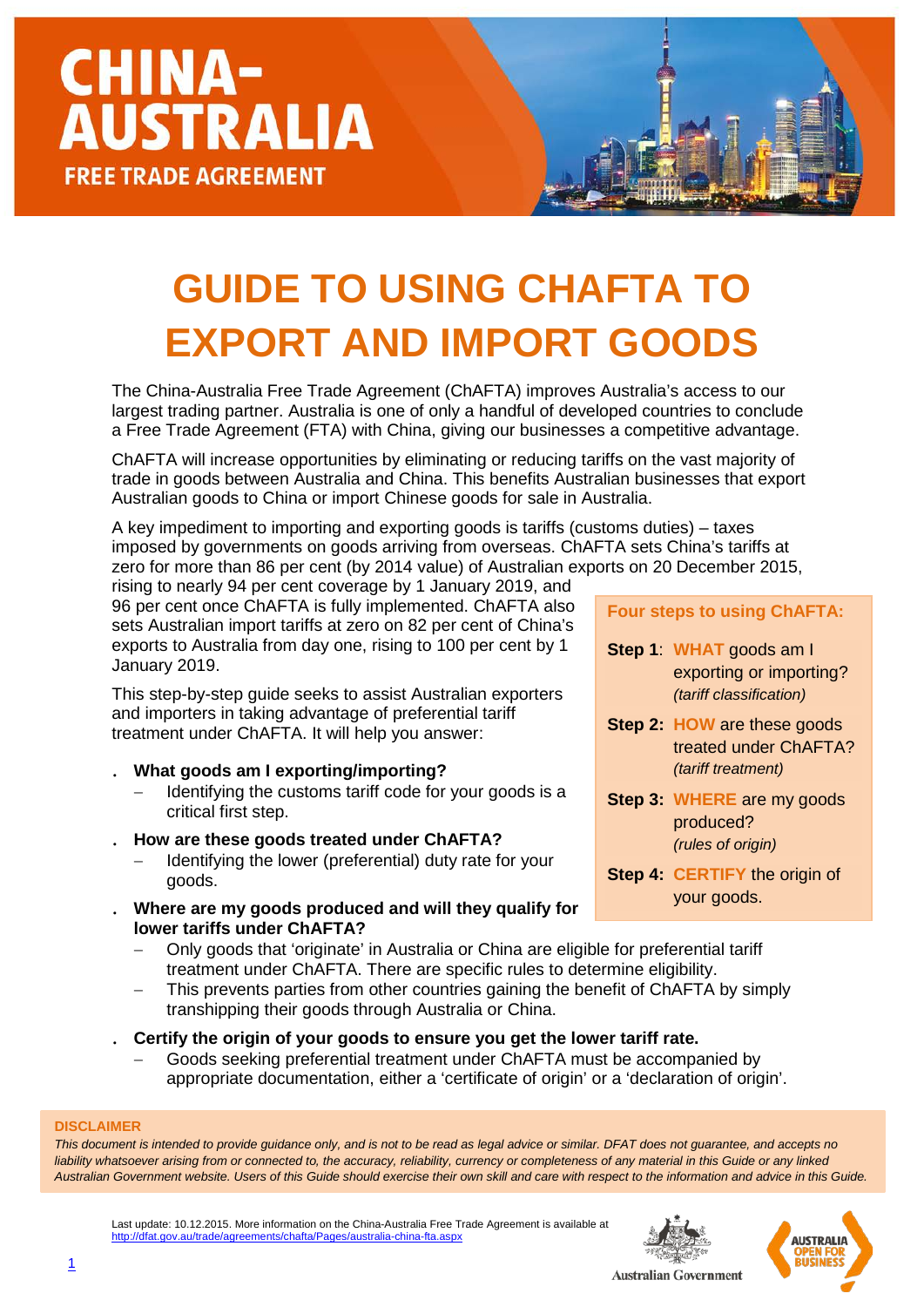1 WHAT

**STEP 1: IDENTIFY THE TARIFF** 

Determining how ChAFTA treats a particular good depends on correct

In ChAFTA, goods are identified by

system known as the *Harmonized Commodity Description and Coding System*, commonly referred to as the **Harmonized System (HS)**. The HS is a classification system of more than 5200 six-digit product categories (see table on page 4 for examples). Typically, countries further sub-divide the six-digit HS product categories into eight-digit or more tariff lines for greater specificity (Australia and China both use eight-digit tariff codes for customs duties). Tariff codes beyond the HS six-digit level are not comparable

reference to an internationally-recognised

There are multiple ways to find out the HS

[3 of the Customs Tariff Act 1995.](http://www.customs.gov.au/tariff/tariff2012.asp)

2. For exports to China, refer to the Schedule of Chinese tariff commitments – available at the Department of Foreign Affairs and Trade (DFAT) [China FTA page](http://dfat.gov.au/trade/agreements/chafta/official-documents/Pages/official-documents.aspx) to

code applicable to your product:

1. For imports to Australia, use the working tariff provided by the *Department of Immigration and Border Protection* (DIBP) which lists all tariff classifications under [Schedule](http://www.customs.gov.au/tariff/tariff2012.asp) 

identification of that good.

between countries.

**Classification** 

**CLASSIFICATION OF YOUR GOODS**

search for your product by name.

#### Advance Rulings

Australia and China are required to provide written advance rulings on tariff classification and origin in response to requests by importers, exporters or any person with a justifiable reason. This gives greater certainty to businesses.

'Advance rulings' can cover the HS classification applicable to your goods and/or whether your goods are considered 'originating' for the purposes of ChAFTA (see Step 3).

#### *Exporters*

Australian exporters may seek formal advice from the China Customs Service on the tariff classification of the goods intended for export to China, as well as a ruling on origin. This is called an 'advance ruling' – an official ruling for your goods which is binding on the importing Customs administration. Further details on seeking advance rulings will be provided by China shortly before the FTA enters into force. DFAT will update this guide when this information becomes available.

Your importer into China or your customs broker may be able to assist you with this process.

#### *Importers*

If you are importing goods into Australia and would like an advance ruling on a classification or origin of a good, please contact the DIBP. More information can be found at:

[www.border.gov.au/Busi/Free/China](http://www.border.gov.au/Busi/Free/China)  [\(Form B659](http://www.border.gov.au/Forms/Documents/b659.pdf) will allow you to apply for an advance ruling).

Last update: 10.12.2015. More information on the China-Australia Free Trade Agreement is available at <http://dfat.gov.au/trade/agreements/chafta/Pages/australia-china-fta.aspx>





2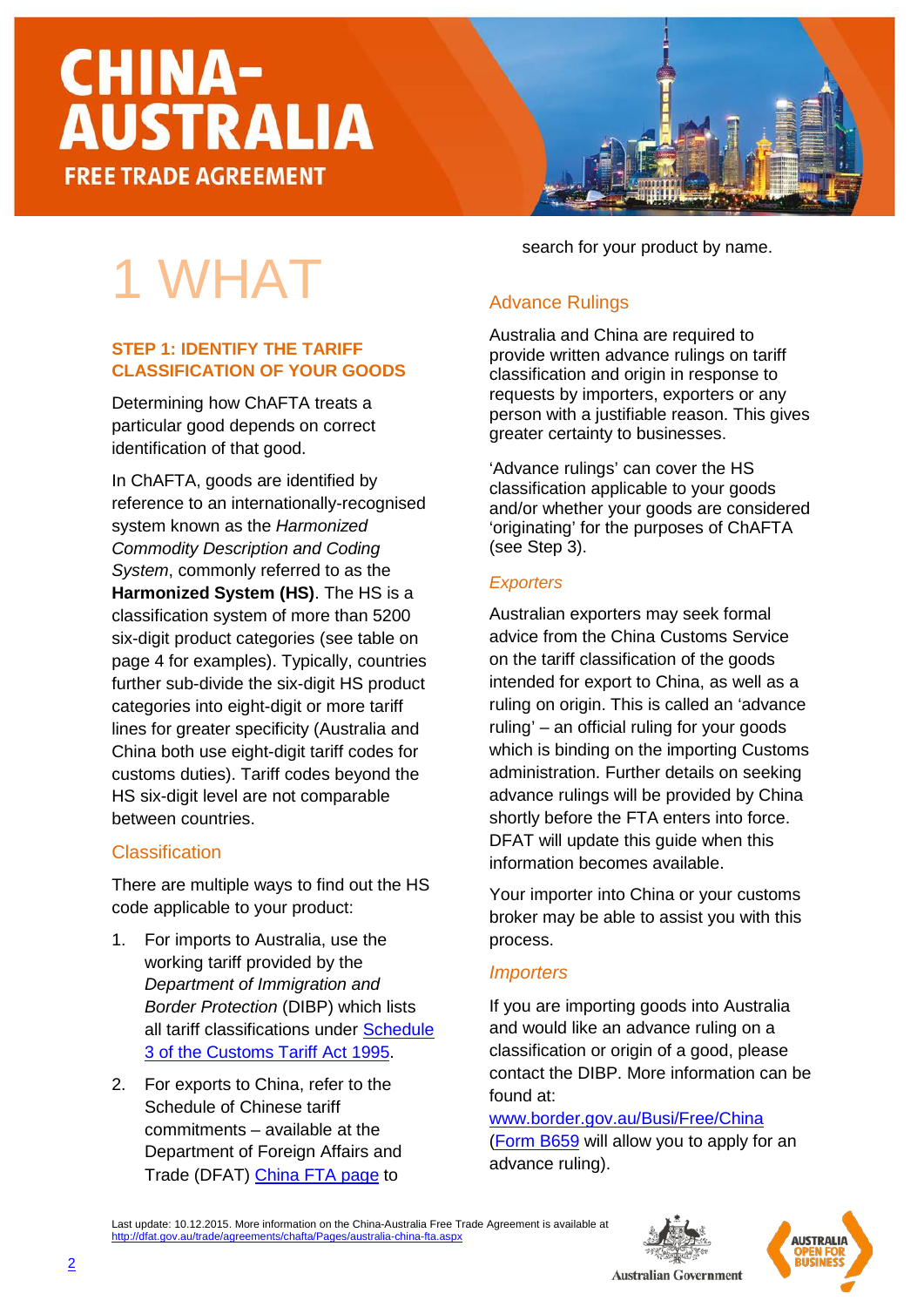### 2 HOW

#### **STEP 2: UNDERSTAND HOW YOUR GOODS WILL BE TREATED UNDER CHAFTA**

Once you have the tariff code, you can determine how your goods will be treated under ChAFTA. Both China and Australia have set out their commitments to reduce duty rates on goods in lists, called tariff schedules (based on the HS).

What year has ChAFTA

**Year of ChAFTA's operation**

reached now?

**Date** 

**commencing**

When reading the tariff schedules, it is important to understand the relevant 'year' of ChAFTA's operation. Year one under ChAFTA is the date of entery into force in 20 December 2015. The remainder of the agreement is therefore dated as follows:

The schedules contain thousands of rows of tariff lines that show in a column the base duty rate on which reductions occur. In a separate column a code is used to indicate the tariff staging category followed by columns indicating the preferential duty rate each year from entry into force until full implementation.

Both countries tariff schedules can be found in ChAFTA Chapter Two, *Trade in Goods: Annex I – Schedule in Relation to Article 2.4 (Elimination of Customs Duties)*, available at [www.dfat.gov.au/trade/agr](http://www.dfat.gov.au/trade/agreements/chafta/official-documents/Pages/official-documents.aspx) [eements/chafta/official](http://www.dfat.gov.au/trade/agreements/chafta/official-documents/Pages/official-documents.aspx)[documents/Pages/official](http://www.dfat.gov.au/trade/agreements/chafta/official-documents/Pages/official-documents.aspx)[documents.aspx.](http://www.dfat.gov.au/trade/agreements/chafta/official-documents/Pages/official-documents.aspx)

#### **Exporters**

If you are exporting to China, you will need to

check China's tariff schedule (found [here\)](http://dfat.gov.au/trade/agreements/chafta/official-documents/Pages/official-documents.aspx). China's staging categories range from A-0, indicating elimination on 20 December 2015, to B-15, indicating gradual

elimination of the tariff over 15 equal annual stages, beginning on the date of ChAFTA's entry into force (20 December 2015).

There are also two special categories relating to tariffs which will be eliminated over 10 or 12 years respectively but where a special agricultural safeguard may apply.

> Category D relates to tariffs which will not be subject to any changes under ChAFTA. On these products, the general most-favoured nation (MFN) tariff rate will continue to apply (i.e. there is no preferential access under ChAFTA).

For wool exports to China, ChAFTA also allows a certain volume of Australian exports, which would otherwise be subject to a tariff, to be imported duty free (referred to as a country specific tariff-rate quota). This allows Australian businesses to export duty free (the 'in-quota' rate) up to a combined total of 30,000 tonnes annually from 20 December 2015 and growing over nine years to 44,324 tonnes. Details of the wool tariff quota are found in [ChAFTA Annex 2-A.](http://dfat.gov.au/trade/agreements/chafta/official-documents/Documents/chafta-chapter-2-trade-in-goods.docx) Australia also continues to be able to access China's WTO Tariff Quota for wool at in-quota rates of 1-3 per cent up to a volume of 287,000 tonnes per annum.

All of these categories and conditions are explained in [Chapter Two](http://dfat.gov.au/trade/agreements/chafta/official-documents/Documents/chafta-chapter-2-trade-in-goods.docx)  [of ChAFTA](http://dfat.gov.au/trade/agreements/chafta/official-documents/Documents/chafta-chapter-2-trade-in-goods.docx) and related annexures.

Last update: 10.12.2015. More information on the China-Australia Free Trade Agreement is available at /australia-china-fta.aspx



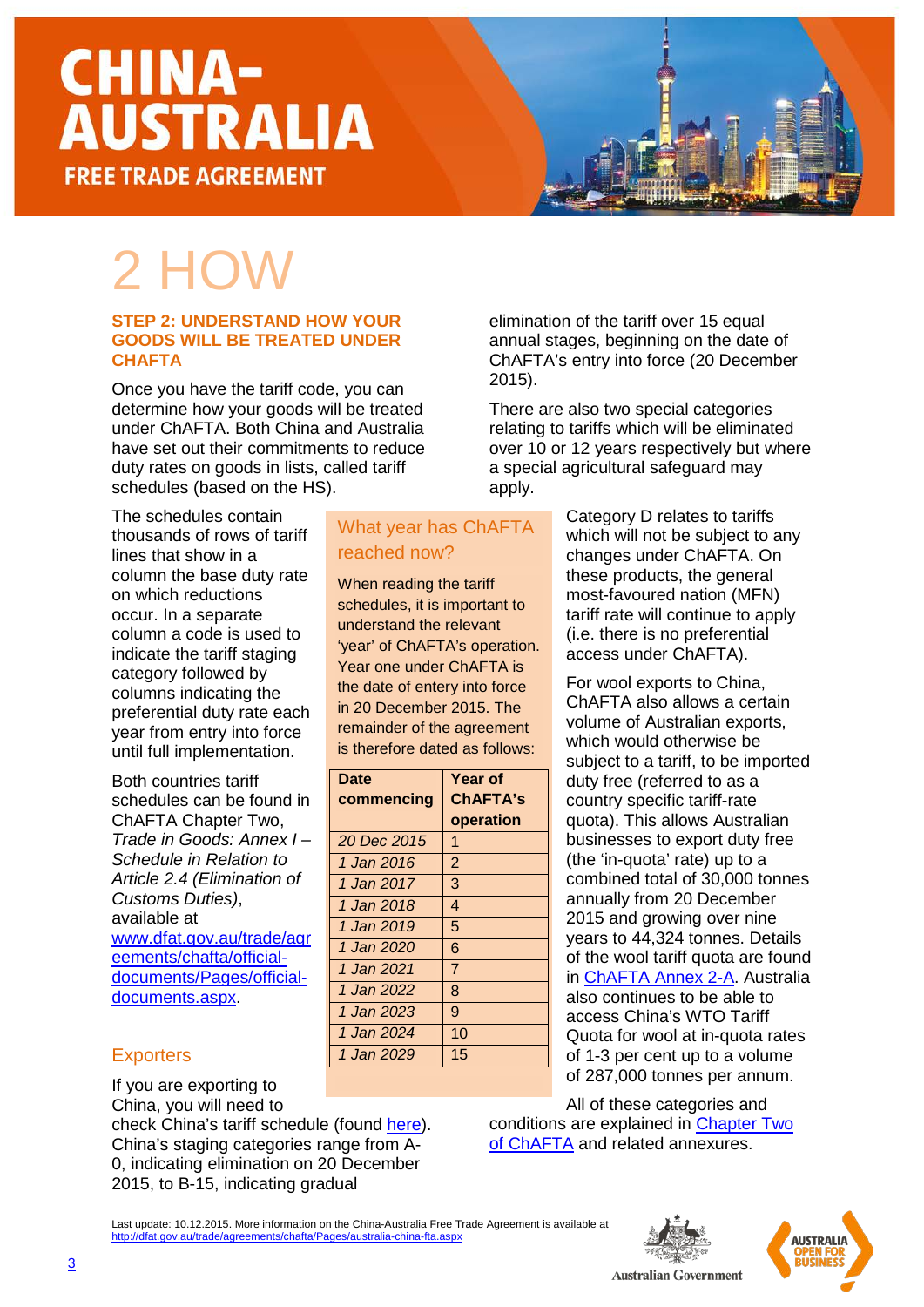#### Importers

If you are importing from China, you will need to check Australia's tariff schedule (found [here\)](http://dfat.gov.au/trade/agreements/chafta/official-documents/Pages/official-documents.aspx). Australian staging categories range from 0, indicating immediate elimination on entry into force (20 December 2015), to 5, indicating gradual elimination of the base duty rate over 5 equal annual stages, beginning on entry into force of ChAFTA.

Reading the Tariff Schedule – examples

Each tariff line contains the following details:

- $\cdot$  a 'base rate' column showing the base duty rate or tariff that applied in 2013. This is the starting point on which tariff treatment occurs; and
- · the tariff that will be applied according to the year of ChAFTA implementation.

For example, using China's schedule:

| <b>HS Code</b> | <b>Description</b>              | <b>Base</b><br>Rate | <b>Staging</b><br><b>Category</b> | Year<br>$\blacksquare$<br>20<br><b>Dec</b><br>2015 | Year<br>$\mathbf{2}$<br>1<br><b>Jan</b><br>2016 | Year<br>3<br>1<br>Jan<br>2017 | Year<br>4<br>1<br>Jan<br>2018 | Year<br>5<br>$\mathbf 1$<br>Jan<br>2019 | Year<br>6<br>$\mathbf{1}$<br><b>Jan</b><br>2020 | Year<br>7<br>1<br><b>Jan</b><br>2021 | Year<br>8<br>$\blacktriangleleft$<br>Jan<br>2022 | Year<br>9<br>$\mathbf 1$<br><b>Jan</b><br>2023 | Year<br>10<br>1<br>Jan<br>2024 |
|----------------|---------------------------------|---------------------|-----------------------------------|----------------------------------------------------|-------------------------------------------------|-------------------------------|-------------------------------|-----------------------------------------|-------------------------------------------------|--------------------------------------|--------------------------------------------------|------------------------------------------------|--------------------------------|
| 07131090       | Other dried<br>peas,<br>shelled | 5                   | $A - 0$                           | $0\%$                                              |                                                 |                               |                               |                                         |                                                 |                                      |                                                  |                                                |                                |
| 04051000       | <b>Butter</b>                   | 10                  | $B-10$                            | 9%                                                 | 8%                                              | 7%                            | 6%                            | 5%                                      | 4%                                              | 3%                                   | 2%                                               | 1%                                             | 0%                             |

For dried peas, China's base tariff is five per cent; this will be eliminated on the day of entry into force (year 1) of ChAFTA, and remain zero from there on.

In the case of butter, China's base tariff is 10 per cent; this tariff will be reduced to and bound at zero for products of Australian origin, over ten (10) equal annual stages beginning from entry into force (year 1) of the agreement. These goods shall be free of customs duty ten years after entry into force.

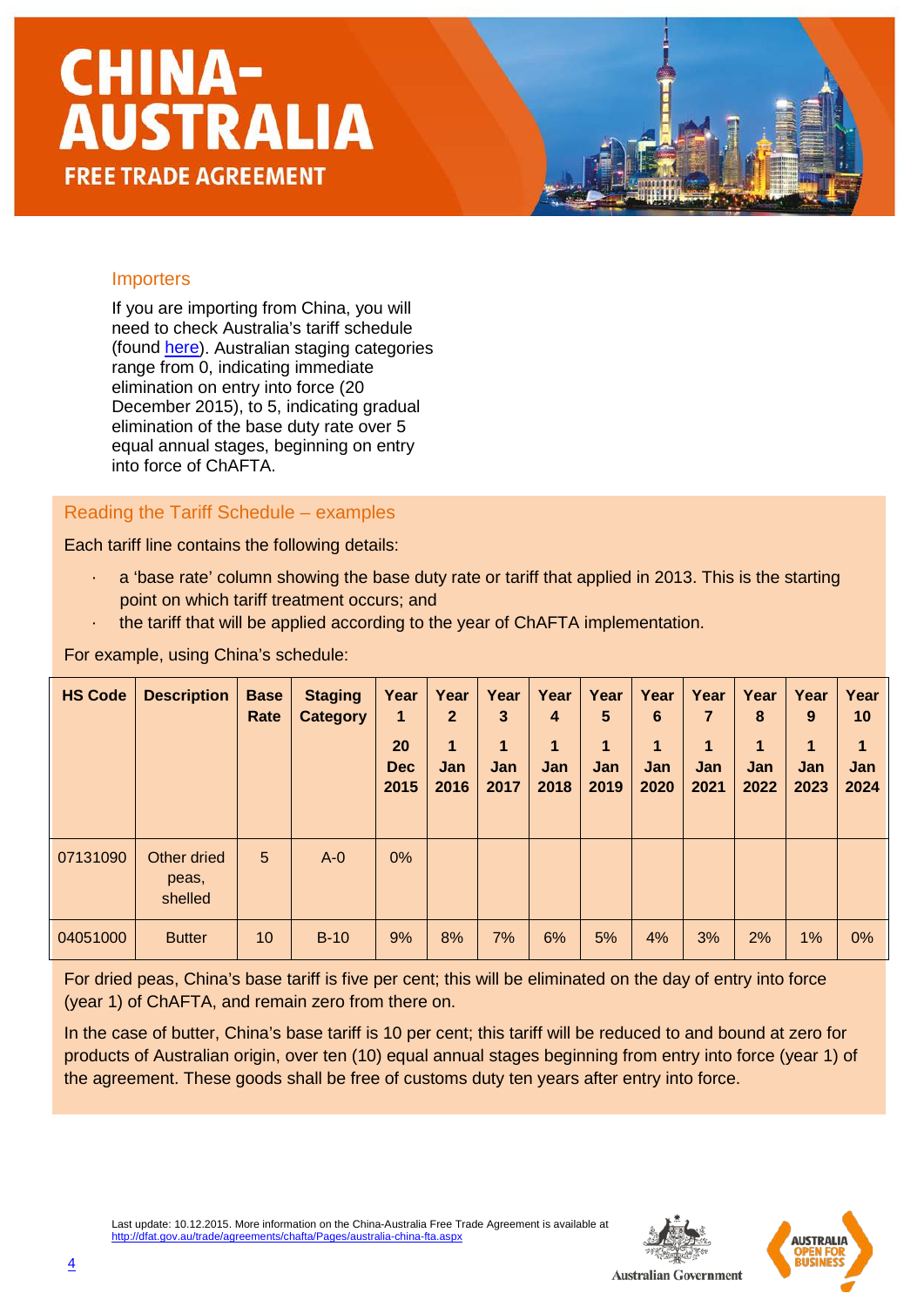### 3 WHERE?

#### **STEP 3: DETERMINE WHETHER YOUR GOODS MEET RULES OF ORIGIN REQUIREMENTS**

ChAFTA preferential rules of origin (ROO) are agreed criteria used to ensure that only goods originating in either China or Australia enjoy duty preferences under the agreement. Preferential ROO are required to prevent transhipment, whereby goods from a third party are redirected through either China or Australia to take advantage of the FTA to avoid the payment of import tariffs. Any imports into China or Australia that do not comply with the ROO set out in [Chapter 3](http://dfat.gov.au/trade/agreements/chafta/official-documents/Documents/chafta-chapter-3-rules-of-origin-and-implementation-procedures.docx) and [Annex II](http://dfat.gov.au/trade/agreements/chafta/official-documents/Documents/chafta-annex-ii-product-specific-rules-of-origin.docx) (*Product Specific Rules of Origin*) will be subject to the general rate of duty instead of the preferential rates available under ChAFTA.

In general, a good will qualify as 'originating' under ChAFTA if it is:

- 'wholly obtained' or produced entirely in China or Australia (or both);
- . produced entirely in China or Australia (or both), from materials classified as 'originating' under the ROO; or
- . manufactured in China or Australia (or both) using inputs from other countries, while meeting the Product Specific Rule (PSR) applicable to that good.

#### Wholly Obtained Goods

Wholly obtained goods are goods which are exclusively derived from one country. Typically these are agricultural goods and natural resources. The table on page 10 sets out the categories of goods which ChAFTA treats as wholly obtained.

ChAFTA also treats goods that are made exclusively from wholly obtained goods as being wholly obtained [\(Article. 3.3](http://dfat.gov.au/trade/agreements/chafta/official-documents/Documents/chafta-chapter-3-rules-of-origin-and-implementation-procedures.docx) (j)).

#### Goods produced entirely in Australia or **China**

Goods produced entirely in China or Australia (or both), from materials classified as 'wholly obtained' or 'originating' under the Rules of Origin (ROO), will qualify as 'originating' under ChAFTA and qualify for preferential tariff treatment.

#### Goods containing inputs from outside China or Australia

Goods made from inputs sourced from outside China or Australia may still qualify as originating, as long as they have undergone a 'substantial transformation' in China or Australia (or both).

Product Specific Rules (PSRs) set out in ChAFTA Chapter Two- [Annex II: Product](http://dfat.gov.au/trade/agreements/chafta/official-documents/Documents/chafta-annex-ii-product-specific-rules-of-origin.docx)  [Specific Rules of Origin,](http://dfat.gov.au/trade/agreements/chafta/official-documents/Documents/chafta-annex-ii-product-specific-rules-of-origin.docx) provide rules by which China and Australian customs authorities will determine whether a good has undergone a substantial transformation. If your good contains inputs from outside Australia or China, you will need to check the applicable PSR to





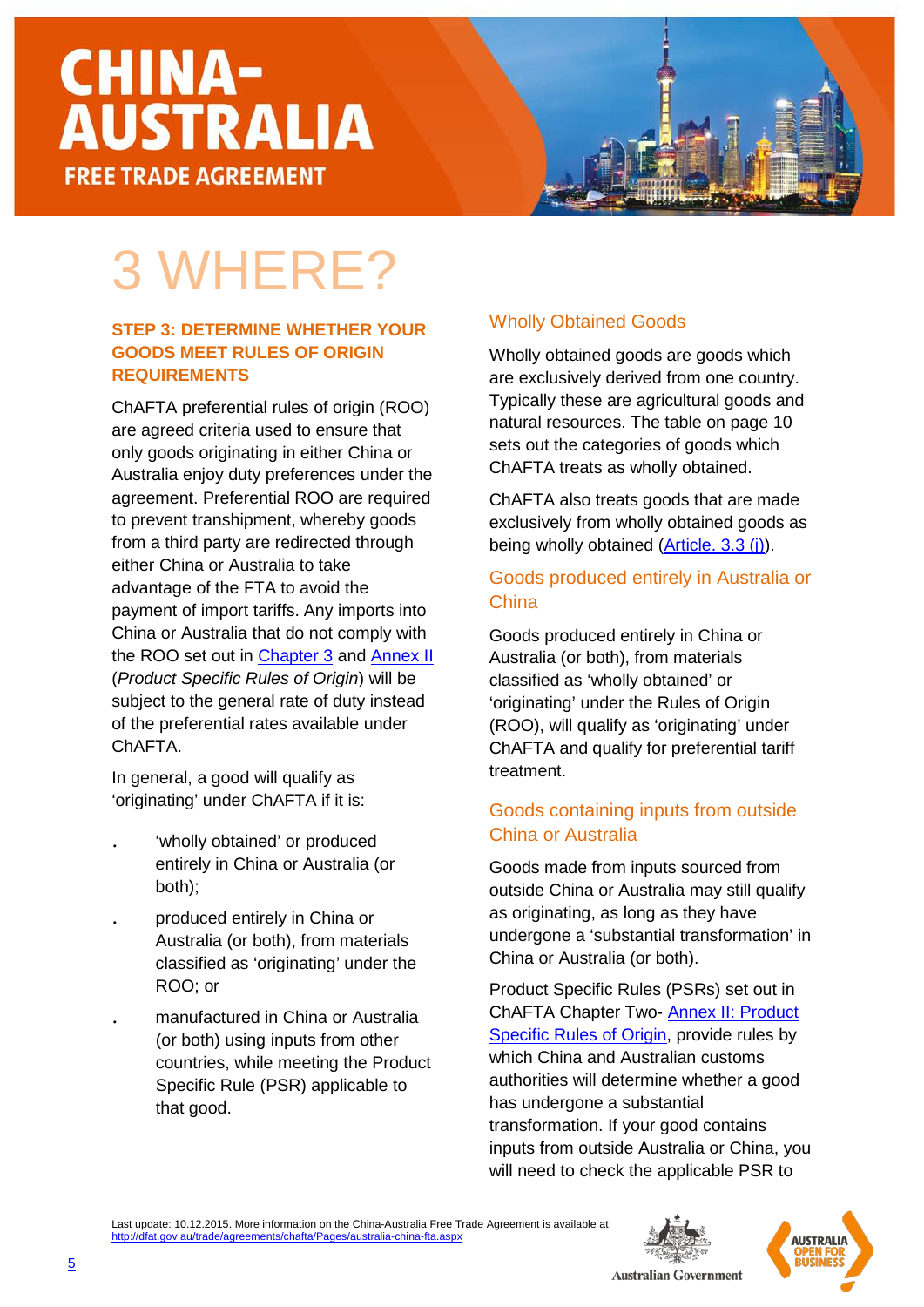determine whether your good qualifies as originating.

#### Understanding PSRs

#### *Change in tariff classification*

Most PSRs in ChAFTA apply a change in tariff classification (CTC) approach. A CTC rule requires that any non-originating inputs/materials that are incorporated into the final good undergo a specified change in tariff classification (HS code) in Australia or China.

For example, pure gold (HS 7108.13) has a different classification to gold jewellery (HS 7113.19). In the process of being incorporated into jewellery, the tariff classification of gold changes. The ChAFTA PSRs mean that jewellery manufactured in Australia or China from imported gold would count as 'originating', regardless of where the original gold came from.

Different products may be subject to different CTC rules. There are three levels of CTC rule which could apply:

- . **Change in Chapter** (CC) change in any of the first two digits (or 'chapter') of the HS code of nonoriginating materials once part of the finished product. E.g. importing steel (from HS Chapter **72**) and making hand-operated spanners or wrenches (HS code **82**04).
- . **Change in tariff heading** (CTH) change in any of the first four digits of the HS code of non-originating materials once part of the finished product. E.g. changing pure gold (HS **7108**.13) to gold jewellery (HS **7113**.19).

#### . **Change in tariff subheading**

(CTSH) – change in any of the six digits of the HS code of nonoriginating materials once part of the finished product. E.g. importing an antisera or immunological product (HS **3002.10**) and using it to produce a vaccine for human medicine (HS **3002.20**).

Some CTC rules specifically exclude the possibility of applying a CTC rule to certain inputs. This is done by excluding chapters. For example, caustic soda in solution (HS 2815.12) is 'CTSH except from 2815.11'. Subheading 2815.11 includes caustic soda as a solid. This rule therefore means that if you import nonoriginating solid caustic soda and simply mix it with water to produce a caustic soda solution, you will not be eligible for a preferential customs duty when it is exported to China.

#### *Regional Value Content*

A CTC is not the only way to identify substantial transformations. Some PSRs require a product to have undergone a specific amount of value-add in China or Australia, measured by the regional value content (RVC) of the good. Some PSRs provide an RVC rule as an alternative to a CTC rule, others require an RVC in addition to a CTC rule.

An RVC approach stipulates that originating materials and processes must represent a specific proportion of the product's final value. More information about calculating RVC is provided on page 11.

Last update: 10.12.2015. More information on the China-Australia Free Trade Agreement is available at china-fta.aspx



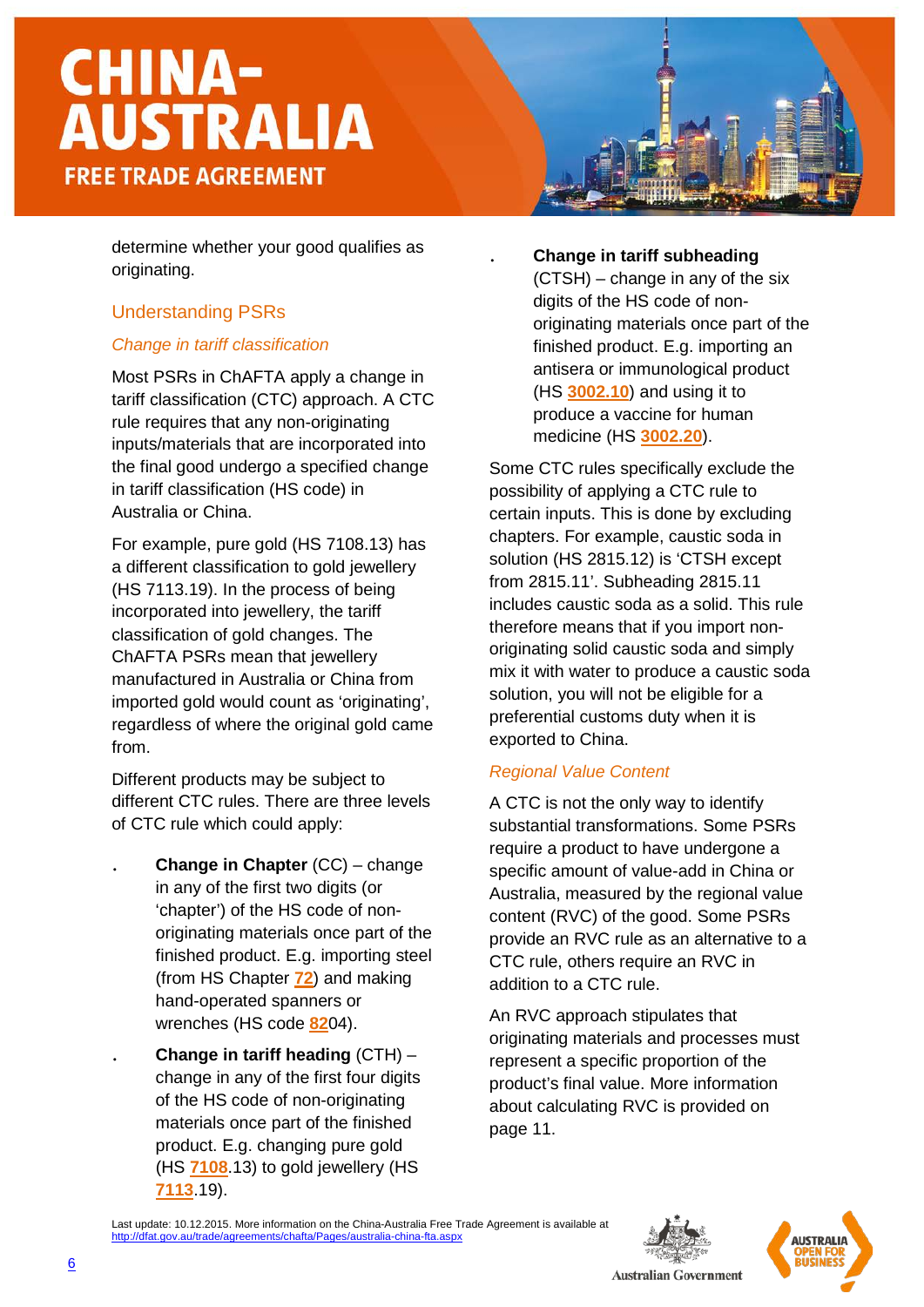

#### *Other Approaches*

Some PSRs allow for a process to grant originating status, for example:

- . processes that involve various chemical reactions may grant origin on the resulting new chemicals;
- . for some agricultural products, smoking of imported fresh produce may grant origin; and

for some textile products, fully finishing imported raw fabric may grant origin.

#### *Note*

It is important to remember that ROO requirements do not replace any other import requirements such as import licences and biosecurity approvals.

#### *How to find the PSR applicable to your product*

Using the tariff classification from step 1, you can check [Annex II: Product Specific Rules of](http://dfat.gov.au/trade/agreements/chafta/official-documents/Documents/chafta-annex-ii-product-specific-rules-of-origin.docx)  Origin

Using your goods tariff code, you can identify the relevant entry in the schedule. Note that PSRs are listed at the chapter (two digit), heading (four digit) or sub-heading (six-digit) level. Once you have found the relevant entry, the third column will identify the PSR for that product. For example:

| <b>HS Code</b> | <b>Description</b>                                                        | <b>PSR</b>                                                        |
|----------------|---------------------------------------------------------------------------|-------------------------------------------------------------------|
| Chapter<br>19  | Preparations of cereals, flour, starch or milk; pastry<br>cooks' products | <b>CC</b>                                                         |
| 2711           | Petroleum gases and other gaseous hydrocarbons                            | <b>CTH</b>                                                        |
| 2818.20        | - Aluminium oxide, other than artificial corundum                         | <b>CTSH</b> except from<br>heading 26.06 or<br>subheading 2620.40 |

In the above example, non-originating inputs into preparations, such as biscuits, must undergo a change in chapter (change in the first two digits of the HS classification).

Petroleum gases, on the other hand, must have all non-originating materials used in production undergo a change in the tariff classification at the 4-digit level. Aluminium oxide must undergo the change in tariff classification at the 6-digit level and not use non-originating products from 2606 (aluminium ores) or 2620.40 (aluminium slag or residue).

Further information can be found in the headnotes to Annex II or by contacting your customs broker.

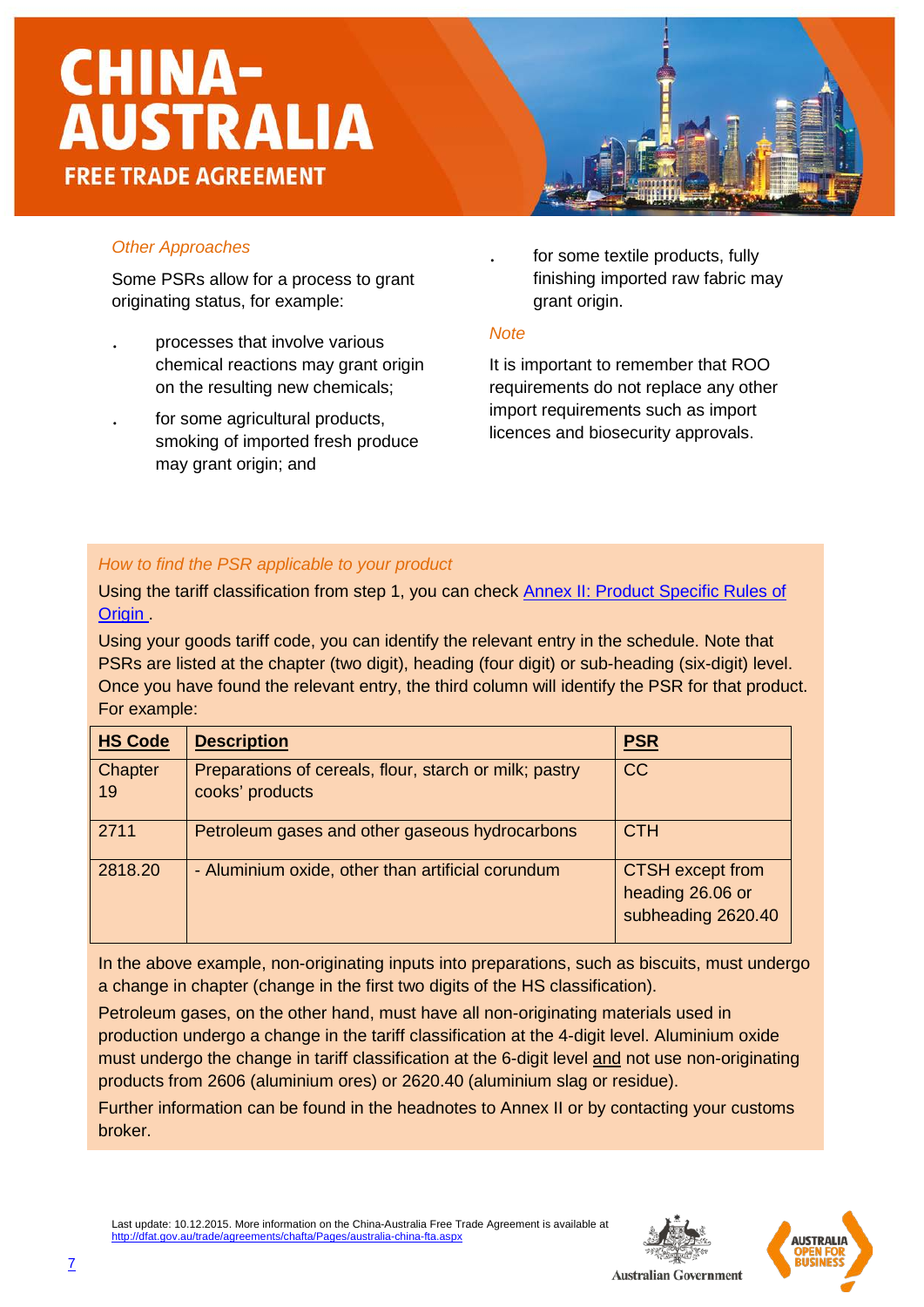#### Other Important ROOs

There are other important factors to take into account in understanding whether your good qualifies as originating.

#### *De Minimis*

Where a good contains a small amount of imported inputs, but those non-originating inputs fail to achieve the necessary CTC once incorporated in the final good, the product may still qualify as originating. If the value of all non-originating materials used in producing the good does not exceed 10 per cent of the value of the good, the product will count as originating under the *de minimis* rule. The goods seeking *de minimis* classification must comply with any other applicable requirements of the ROOs. Further information in ChAFTA Article. 3.7. Box 3 on page 11 provides details on calculating a good's value.

#### *Cumulation*

The rule of cumulation provides that goods which are originating in one country are considered originating in the other for the purposes of ChAFTA. Thus, if Australianoriginating goods were incorporated into a product made in China, that input would be treated as if it originated in China.

#### *Fungible materials*

Fungible materials are those which are identical or interchangeable, because they are of the same kind of commercial quality, possess the same technical and physical characteristics, and, once mixed, cannot be readily distinguished. Examples include natural gas, grain, or simple parts (e.g. rivets). Specific accounting rules apply to exporters wishing to demonstrate

that fungible goods are originating under ChAFTA. More information is available in [Article. 3.9](http://dfat.gov.au/trade/agreements/chafta/official-documents/Documents/chafta-chapter-3-rules-of-origin-and-implementation-procedures.docx)

#### *Minimal operations or processes*

Goods will not qualify as originating if they have only undergone a simple process such as packaging, simple grinding or washing. A full list of processes that will not confer origin is available in [ChAFTA](http://dfat.gov.au/trade/agreements/chafta/official-documents/Documents/chafta-chapter-3-rules-of-origin-and-implementation-procedures.docx) [Article](http://dfat.gov.au/trade/agreements/chafta/official-documents/Documents/chafta-chapter-3-rules-of-origin-and-implementation-procedures.docx) 3.12.

#### *Neutral elements*

Materials which are used in the production of a good, but are not physically part of it, are not counted in determining whether a product is originating. Examples include fuel and energy, tools, moulds, catalysts and solvents. A full list is available in ChAFTA [Article. 3.11.](http://dfat.gov.au/trade/agreements/chafta/official-documents/Documents/chafta-chapter-3-rules-of-origin-and-implementation-procedures.docx)

#### *Accessories, spare parts and tools*

The origin of accessories, spare parts or tools presented and classified with a good will not be taken into account to assess whether a good has complied with applicable ROOs, provided that the quantity of accessories is what is customarily supplied with those finished goods and they are not invoiced separately. The value of accessories, spare parts and tools is considered, however, in assessing a good for the purposes of an RVC rule.

#### *Packing, packages and containers*

Packing materials and containers for shipping and transport (not retail packaging) can be disregarded when determining the origin of a good. [Article](http://dfat.gov.au/trade/agreements/chafta/official-documents/Documents/chafta-chapter-3-rules-of-origin-and-implementation-procedures.docx) [3.10](http://dfat.gov.au/trade/agreements/chafta/official-documents/Documents/chafta-chapter-3-rules-of-origin-and-implementation-procedures.docx) provides further detail.

Retail packaging materials, provided that they are classified with the good, are not



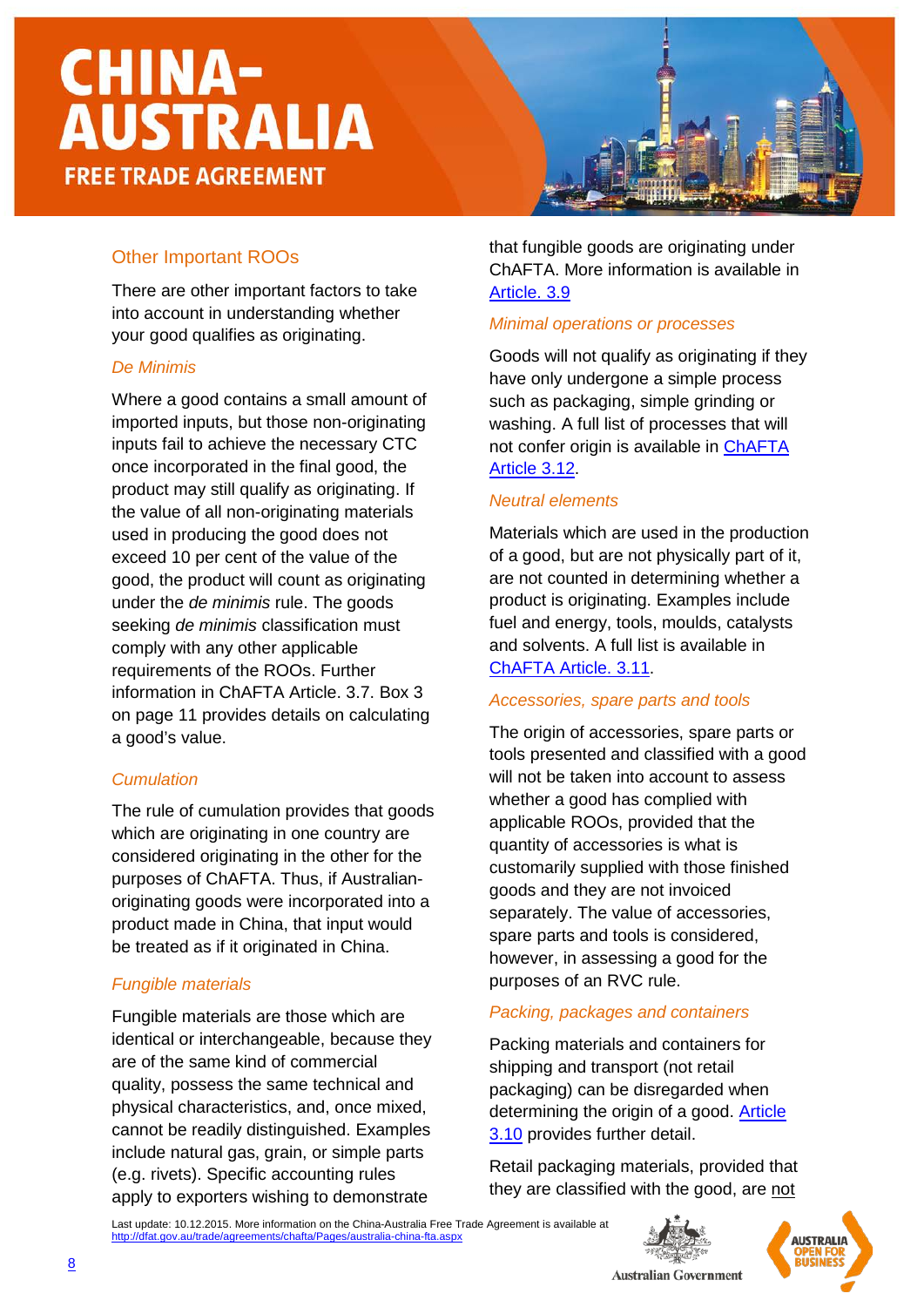taken into account in determining whether a product is originating. For example, in the case of wine bottled in non-originating bottles for retail sale, the bottles would not be taken into account in assessing whether the wine itself was originating. However, retail packaging materials are considered in assessing the value of nonoriginating materials in a good for the purposes of an RVC rule, where one applies. Further information can be found in [ChAFTA](http://dfat.gov.au/trade/agreements/chafta/official-documents/Documents/chafta-chapter-3-rules-of-origin-and-implementation-procedures.docx) Article 3.10.

#### *Transit through a third-party*

ChAFTA is designed to reflect modern trading practices, including the use of transport and distribution hubs for consignments of goods. Provided that goods meet a range of conditions including:

- the goods do not undergo any operation other than unloading, reloading, storing, repacking, relabelling, splitting up for transport reasons or any operation necessary to preserve the goods in good condition to be transported on to China or Australia; and
- the goods are not stored temporarily in a transport hub for longer than 12 months.

Under the treaty, parties may require specific additional documentation on customs control (and non-manipulation) for trans-shipped goods.

For goods transhipped through a third party into Australia, including Singapore and Hong Kong, Australia will not require any specific additional documentation to grant lower tariff treatment under the FTA; other than the commercial documentation ordinarily required to be kept by importers.

Before entry into force, China will confirm any specific additional documentation requirements for goods transhipped into China (including through Hong Kong and Singapore) that seek preferential treatment. This guide will be updated to outline China's requirements.



Last update: 10.12.2015. More information on the China-Australia Free Trade Agreement is available at <http://dfat.gov.au/trade/agreements/chafta/Pages/australia-china-fta.aspx>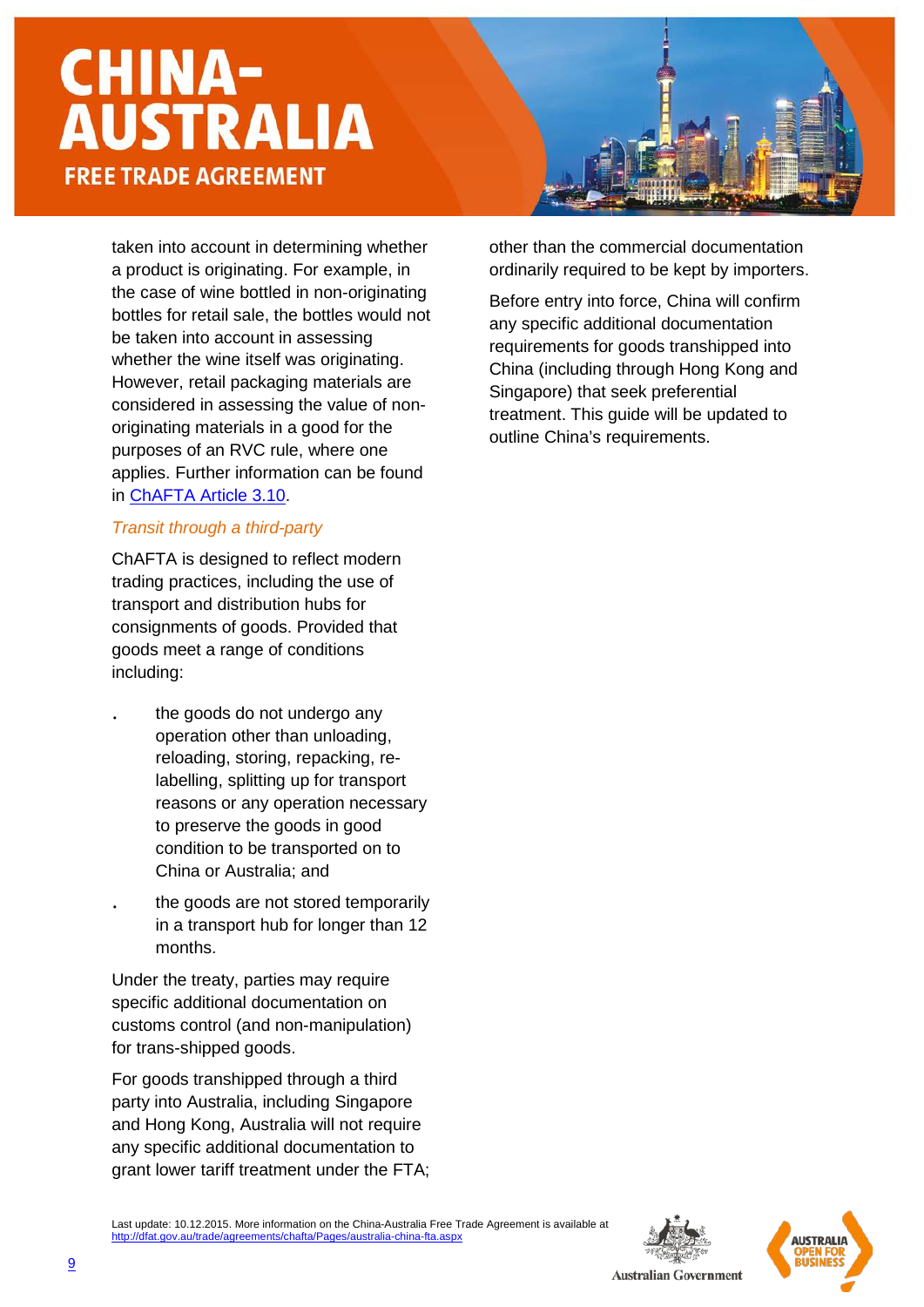#### **A GUIDE TO USING RULES OF ORIGIN UNDER CHAFTA**

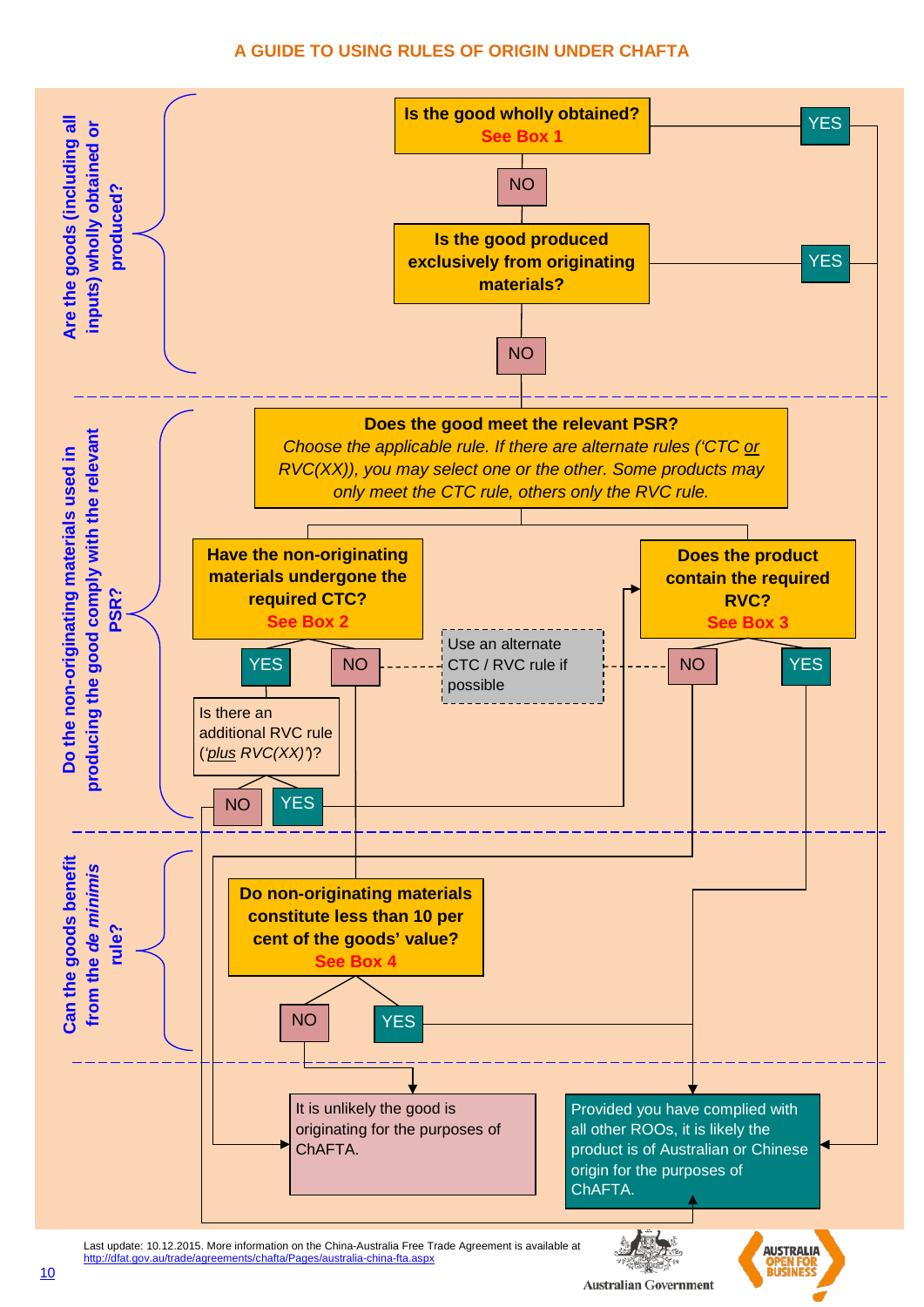#### **A GUIDE TO USING RULES OF ORIGIN UNDER CHAFTA**

|  |  | 1. Is the good wholly obtained? |  |
|--|--|---------------------------------|--|
|  |  |                                 |  |

#### *Wholly obtained goods from the territory of one or both of the parties [\(see Article](http://dfat.gov.au/trade/agreements/chafta/official-documents/Documents/chafta-chapter-3-rules-of-origin-and-implementation-procedures.docx) 3.3):*

live animals born and raised in the territory;

goods obtained from live animals born and raised in the territory;

goods obtained directly from hunting, trapping, fishing, aquaculture, gathering or capturing conducted in the territory of a Party;

plants and plant products harvested, picked or gathered in the territory of a Party;

mineral and other naturally occurring substances extracted or taken in the territory of a Party

goods, other than fish, shellfish, plant and other marine life, extracted or taken from the waters, seabed or subsoil beneath the seabed outside the territory of the Party, provided that the Party has the right to exploit such water, seabed or subsoil beneath the seabed in accordance with international law and the domestic law of the Party;

goods (fish, shellfish, plant and other marine life) taken from the high seas by a vessel registered with a Party and flying its flag;

goods obtained or produced from the goods referred to above on board factory ships registered with a Party and flying its flag;

waste and scrap derived from production in the territory or from used goods collected in the territory of a Party; provided that such goods are fit only for the recovery of raw materials;

goods produced entirely in the territory of a Party exclusively from goods referred to above

#### **1. Does the good meet the relevant Change in Tariff Classification Rule?**

Check the CTC rule applicable to the tariff classification for your goods at [Annex II: Product](http://www.dfat.gov.au/fta/kafta/html/kafta-schedule-product-specific-rules.html)  [Specific Rules of Origin,](http://www.dfat.gov.au/fta/kafta/html/kafta-schedule-product-specific-rules.html) for [example:](http://www.dfat.gov.au/fta/kafta/html/kafta-schedule-product-specific-rules.html)

**CC** – do the non-originating inputs that went into the product now come under a different chapter as part of the finished product (change in any of the first two digits of the tariff classification)?

**CTH** – do the non-originating inputs that went into the good now come under a different tariff heading as part of the finished product (change in any of the first four digits of the tariff classification)?

**CTSH**— do the non-originating inputs that went into the product now come under a different tariff subheading as part of the finished product (change in any of the six digits of the tariff classification)?

**3. Does the good comply with the Regional Value Content rule?** 

#### **Working out the RVC**

The RVC percentage of a good can be assessed using the following method. Further information is available in [ChAFTA](http://dfat.gov.au/trade/agreements/chafta/official-documents/Documents/chafta-chapter-3-rules-of-origin-and-implementation-procedures.docx) Article 3.5:

$$
RVC = \frac{V - VNM}{V} \times 100
$$

**RVC** is the regional value content, expressed as a percentage;

**V** is the value of the good, as determined in accordance with the provisions of the Customs Valuation Agreement:

The value of goods is worked out in accordance with the WTO *Customs Valuation Agreement*. Generally speaking, the value is the purchase price of the good plus any transaction costs like brokerage, packaging etc. Consult your customs broker if you think there may be an issue in identifying the value of your goods.

**VNM** is the value of non-originating materials, including materials of undetermined origin, used in the production of the good. Further details about determining VNM can be found in [ChAFTA Article 3.5\(2\).](http://dfat.gov.au/trade/agreements/chafta/official-documents/Documents/chafta-chapter-3-rules-of-origin-and-implementation-procedures.docx)

#### **4. Can the good benefit from the** *de minimis* **principle***?*

*De minimis* allows goods where the inputs have not undergone the requisite CTC to still qualify as originating if the value of non-originating materials does not exceed 10 per cent of the value of the final good.

The good still needs to meet all other applicable ROO provisions.

Se[e Article](http://dfat.gov.au/trade/agreements/chafta/official-documents/Documents/chafta-chapter-3-rules-of-origin-and-implementation-procedures.docx) 3.7 for more information.

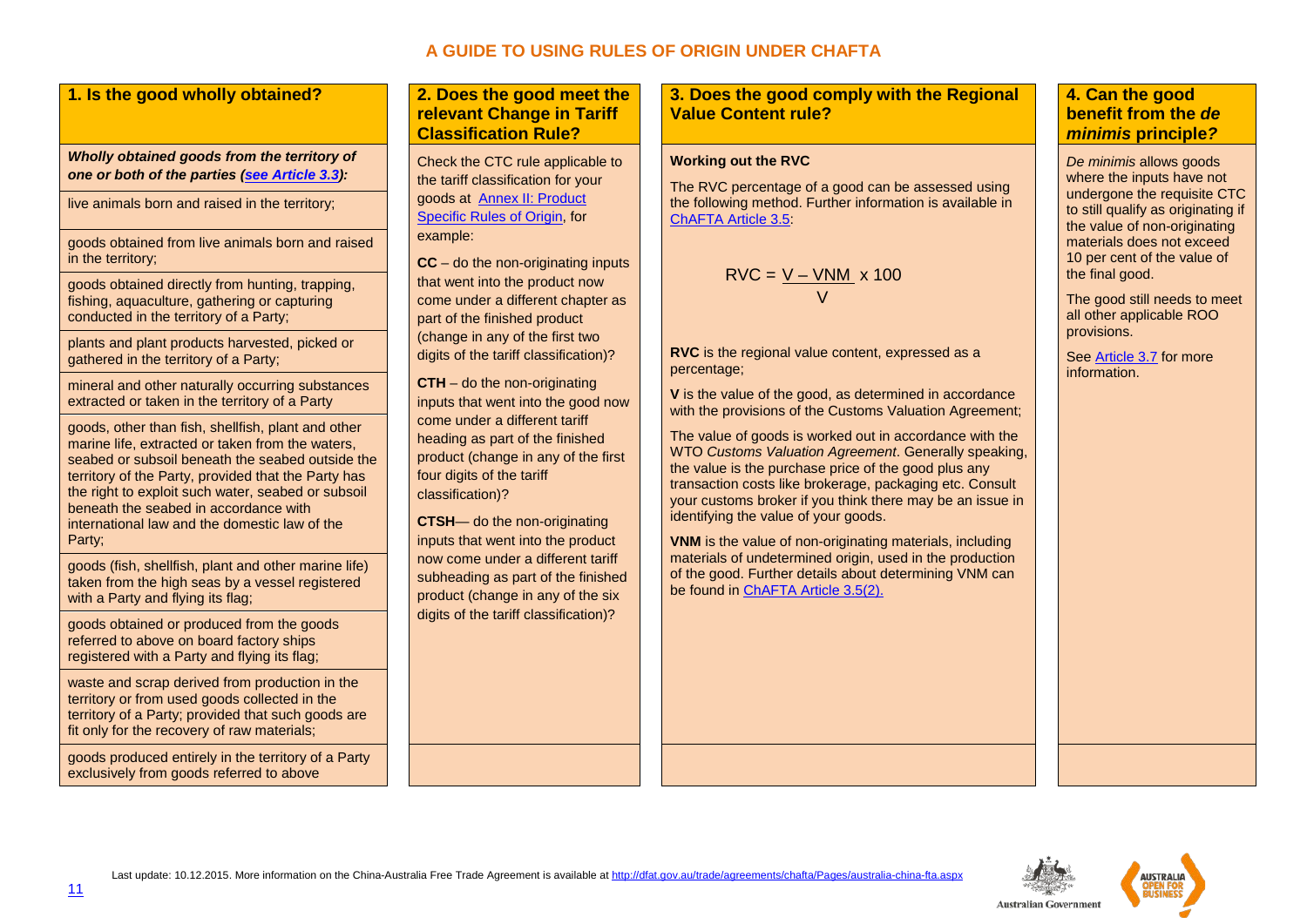### 4 CERTIFY

#### **STEP 4: PREPARE A CERTIFICATE OF ORIGIN FOR YOUR GOODS**

Once you have gone through the first three steps and determined that your goods will qualify for preferential tariff treatment under ChAFTA, you will need to complete the appropriate documentation to demonstrate this, should you be asked, to the importing customs authority. This can be done by using a Certificate of Origin (COO).

A COO needs to be issued by an authorised body in the country of origin.

For exporters to China, Australia's authorised bodies are:

- . [The Australian Chamber of](https://www.acci.asn.au/)  [Commerce and Industry](https://www.acci.asn.au/) (ACCI)
- . [The Australian Industry Group](http://www.aigroup.com.au/) (AIG)
- . [The Australian Grape and Wine](https://www.wineaustralia.com/)  [Authority](https://www.wineaustralia.com/) (AGWA) (for wine and wine-related products)

#### **NOTE: Only COOs issued from 20 December 2015 onwards will be accepted by China.** (See *Seeking preferential rates before entry into force* on page 13).

For importers to Australia, China's authorised bodies are:

- . General Administration of Quality Supervision, Inspection and Quarantine (AQSIQ)
- . The China Council for the Promotion of International Trade

These authorised bodies have COO templates you can use. An example is included at the end of this guide, but exporters should seek the authorised template from the relevant authorising body (page 15). Further contact details are available at the end of this guide (page 14).

A COO applies to a single shipment, it may cover one or more goods but must not exceed 20 items and is valid for one year.

Under ChAFTA, exporters or producers must maintain all records necessary to demonstrate a goods' origin for three years after signing a COO or longer where a Party's laws and regulations require.

Exporters or importers into Australia should note that records must be retained for five years.

[ChAFTA](http://dfat.gov.au/trade/agreements/chafta/official-documents/Documents/chafta-chapter-3-rules-of-origin-and-implementation-procedures.docx) Article 3.20 provides details on record keeping requirements.

#### Declaration of Origin

Alternatively, an exporter or producer may choose to complete a Declaration of Origin (DOO). A DOO may be accepted in place of a COO for goods covered by an advance ruling on origin. A DOO must be based on a template set out in [Annex 3-B of ChAFTA.](http://dfat.gov.au/trade/agreements/chafta/official-documents/Documents/chafta-chapter-3-rules-of-origin-and-implementation-procedures.docx) Using a DOO is a form of self-certification and does not require the DOO to be issued by an authorised body. More information about advance rulings can be found on page 2 of this guide and in [ChAFTA](http://dfat.gov.au/trade/agreements/chafta/official-documents/Documents/chafta-chapter-3-rules-of-origin-and-implementation-procedures.docx)  [Article](http://dfat.gov.au/trade/agreements/chafta/official-documents/Documents/chafta-chapter-3-rules-of-origin-and-implementation-procedures.docx) 4.9.

DOOs apply to a single shipment and remain valid for one year. A DOO template is included at the back of this guide (page 16).



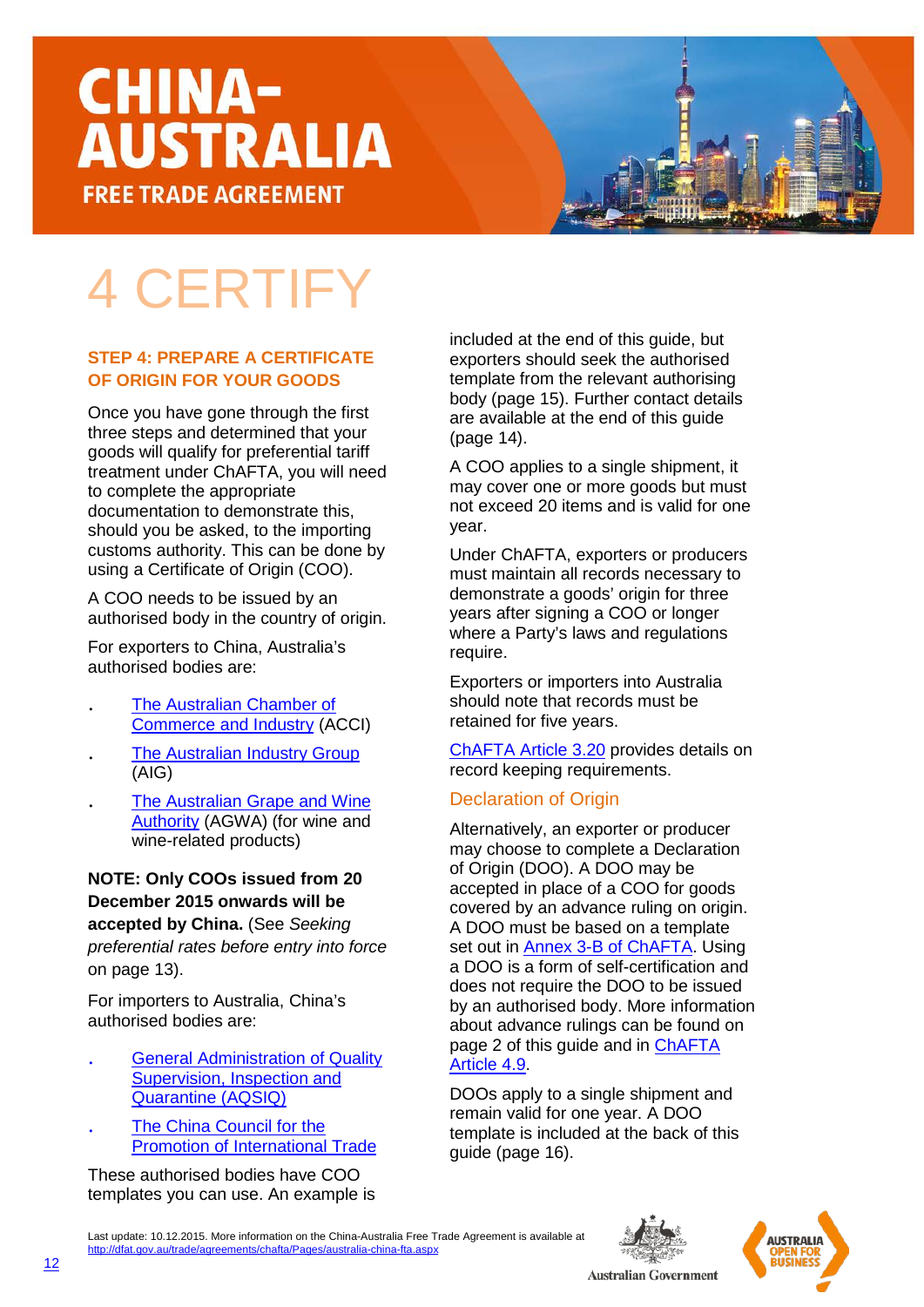

#### Waiver of Certificate of Origin

A COO or DOO will not always be required. For certain goods, Australia or China have waived the requirement altogether. Neither country will require a COO or DOO for goods where the total customs value is less than 1000 AUD (for Australia) or 6000 RMB (for China). ChAFTA allows both countries to raise this threshold as required. You should check with the relevant importing customs authority for more up-to-date information.

#### Verification

Customs authorities may need to verify the information contained in a COO or DOO. The approach they follow for such processes is outlined in [ChAFTA](http://dfat.gov.au/trade/agreements/chafta/official-documents/Documents/chafta-chapter-3-rules-of-origin-and-implementation-procedures.docx) Article [3.21.](http://dfat.gov.au/trade/agreements/chafta/official-documents/Documents/chafta-chapter-3-rules-of-origin-and-implementation-procedures.docx) Verification activities may involve:

- . requests for information from the authorised body, the importer, the exporter, or the producer;
- . requests for information from the exporting customs authority; or
- . a request to undertake a verification visit to the premises or factory of the exporter or producer.

#### Seeking preferential rates before entry into force

#### *Shipments en route to China before entry into force*

Only COOs issued from 20 December 2015 onwards will be accepted by China. In the circumstance where goods are en-route to China before 20

December 2015 but arrive in China from 20 December 2015 onwards, preferential treatment can be sought retrospectively. In such a case, importers must note their intention to seek retrospective preferential treatment at the time of importation by selecting the appropriate option on China's importation documentation.

#### *Shipments en route to Australia before entry into force*

Australia will accept a COO issued before entry into force for goods en route (traders should contact China's authorised bodies for details on when they will begin issuing COO) and, if required, such goods may claim a refund of duty paid if a COO was not available at the time of importation.

#### *Goods stored in bonded warehouses at the time of entry into force*

Under domestic regulations, China considers goods in bonded warehouses in China at the time of entry into force as having entered China. These goods **will not** be eligible for preferential tariff treatment under ChAFTA.

In Australia, goods stored in bonded warehouses as of the date of entry into force will be eligible for preferential tariff treatment under ChAFTA, as long as they meet the other requirements of the FTA.

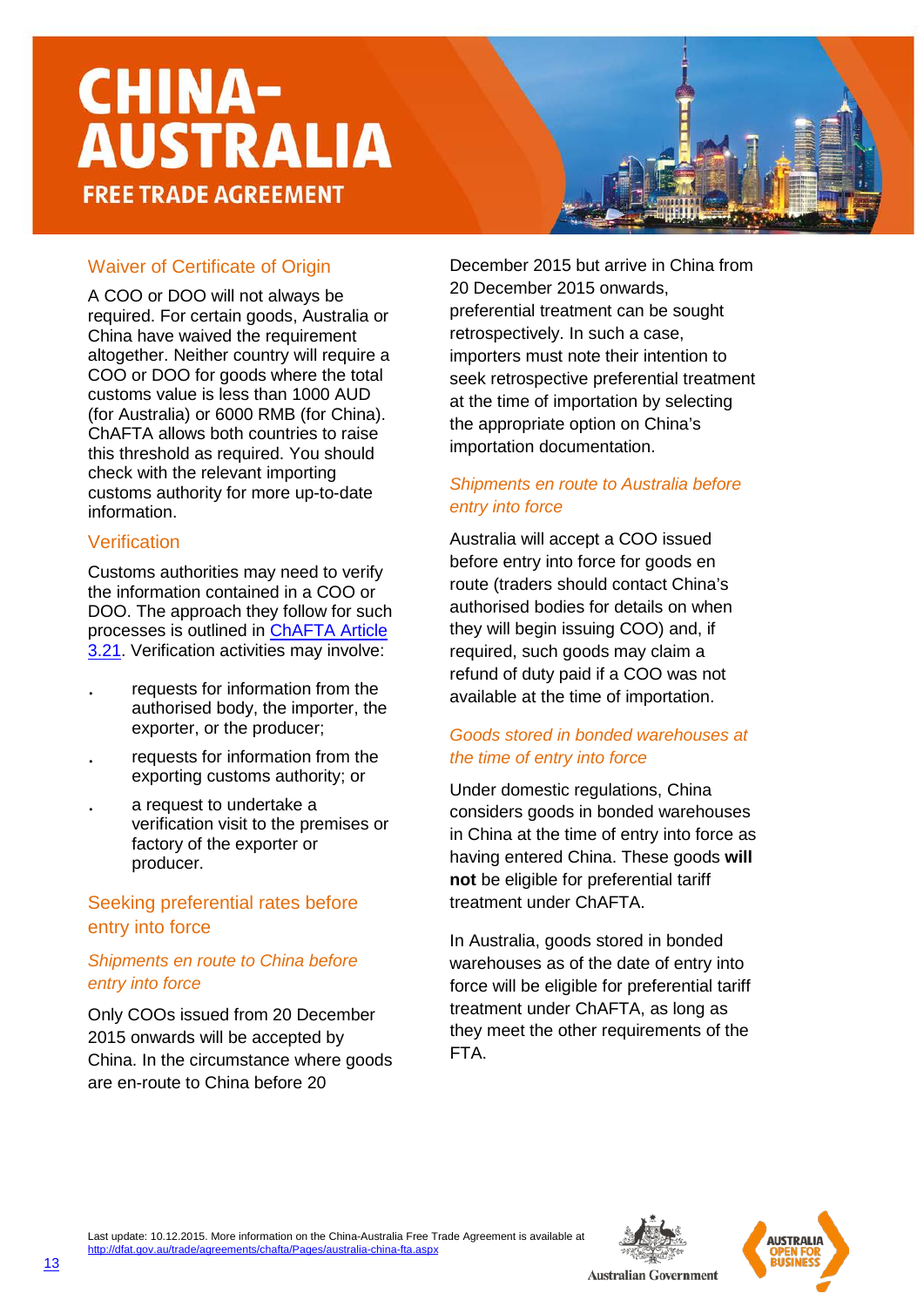#### **CONTACTS FOR FURTHER INFORMATION**

#### **Australia**

For general inquiries concerning ChAFTA

. **Department of Foreign Affairs and Trade** Ph: (02) 6261 1888 Email: [chinafta@dfat.gov.au](mailto:chinafta@dfat.gov.au) Web: [dfat.gov.au/trade/agreements/chafta/Pages/australia-china-fta.aspx](http://dfat.gov.au/trade/agreements/chafta/Pages/australia-china-fta.aspx)

For all Australian customs matters, including import requirements and procedures, advance rulings, enquiries about tariff classifications and ROOs

- . **Department of Immigration and Border Protection** Ph: 131 881
- . Email chafta@border.gov.au Web: [www.border.gov.au/Busi/Free/China](http://www.border.gov.au/Busi/Free/China) (this site includes sample COOs and DOOs)

For queries regarding COOs for export to China

- · **Australian Chamber of Commerce and Industry** Ph: (02) 6273 2311 Email: info@acci.asn.au Web: [www.acci.asn.au/certificates-origin](http://www.acci.asn.au/certificates-origin)
- · **Australian Industry Group** Web: [www.aigroup.com.au/trade/certificateoforigin](http://www.aigroup.com.au/trade/certificateoforigin) Phone: (03) 9867 0132 or email tradedocs@aigroup.com.au
- · **Australian Grape and Wine Authority** Web: [www.wineaustralia.com/](http://www.wineaustralia.com/) Phone: 08 8228 2000

#### **China**

- . **China Customs Service** Web: [english.customs.gov.cn/](http://english.customs.gov.cn/)
- . **China Ministry of Commerce FTA Network** Web: [fta.mofcom.gov.cn/topic/enaustralia.shtml](http://fta.mofcom.gov.cn/topic/enaustralia.shtml)

For queries regarding COOs for import to Australia

- · General Administration of Quality Supervision, Inspection and Quarantine (AQSIQ)
- The [China Council for the Promotion of International Trade](http://www.ccpit.org.cn/contact.asp?action=lxwm)



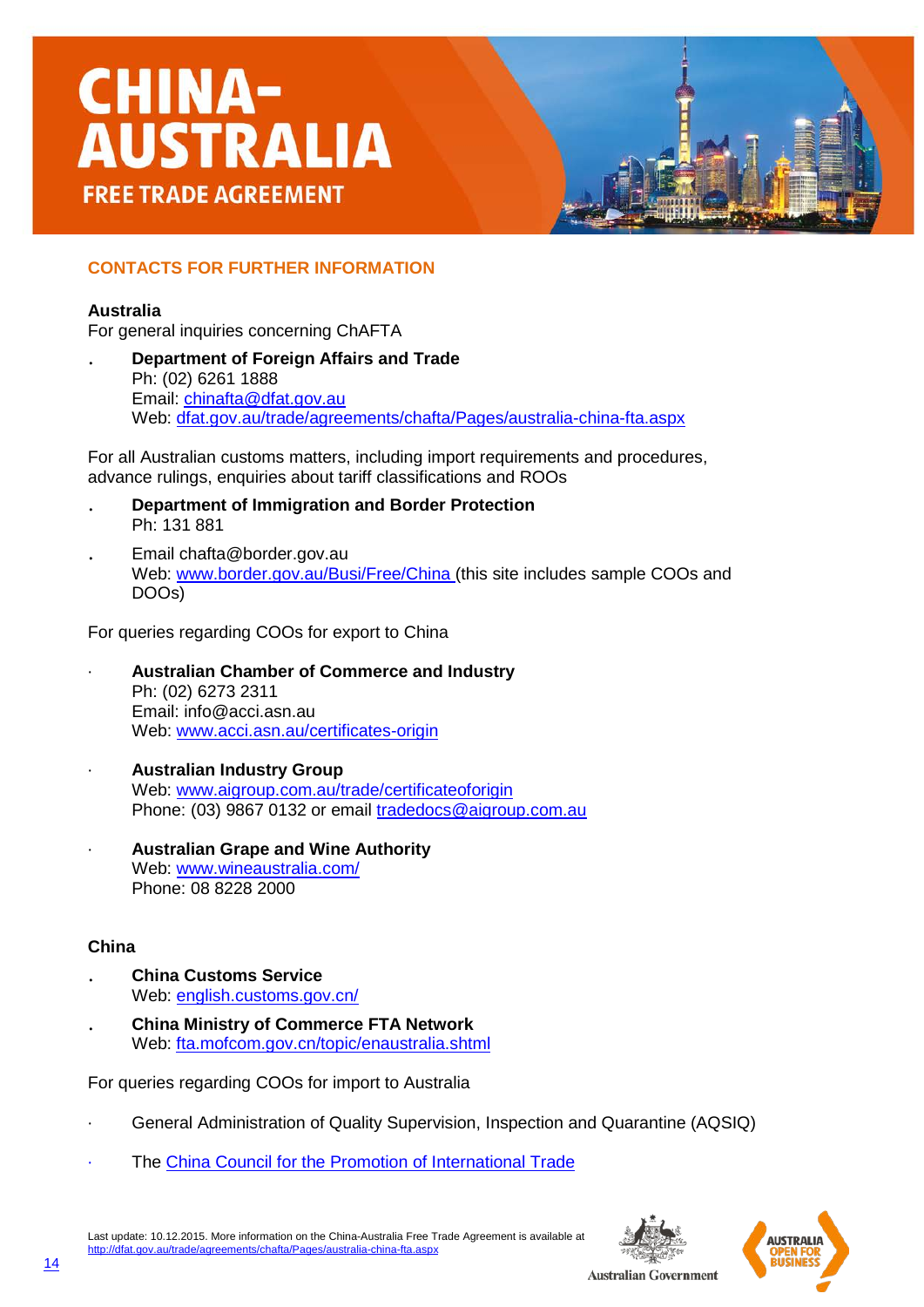



#### **(SAMPLE ONLY- EXPORTERS SHOULD SEEK ORIGINALS FROM RELEVANT AUTHORISED BODIES)**

|                                                                                                                                             |              | 1. Exporter's name, address and country:                                                                             | <b>Certificate No.:</b>                                                                                                                                                                                                                                                                       |                         |                                                                                                  |                                    |  |  |
|---------------------------------------------------------------------------------------------------------------------------------------------|--------------|----------------------------------------------------------------------------------------------------------------------|-----------------------------------------------------------------------------------------------------------------------------------------------------------------------------------------------------------------------------------------------------------------------------------------------|-------------------------|--------------------------------------------------------------------------------------------------|------------------------------------|--|--|
|                                                                                                                                             |              |                                                                                                                      | <b>CERTIFICATE OF ORIGIN</b><br>Form for China-Australia Free Trade Agreement                                                                                                                                                                                                                 |                         |                                                                                                  |                                    |  |  |
|                                                                                                                                             |              | 2. Producer's name and address (if known):                                                                           | Issued in: <b>Sandware</b>                                                                                                                                                                                                                                                                    |                         |                                                                                                  |                                    |  |  |
| known):                                                                                                                                     |              | 3. Importer's name, address and country (if For official use only:                                                   |                                                                                                                                                                                                                                                                                               |                         |                                                                                                  |                                    |  |  |
| 4. Means of transport and route (if known)<br>Departure date:<br>Vessel/Flight/Train/Vehicle No.:<br>Port of loading:<br>Port of discharge: |              |                                                                                                                      | 5. Remarks:                                                                                                                                                                                                                                                                                   |                         |                                                                                                  |                                    |  |  |
| 6.<br>Item<br>numbers on<br>packages<br>numb<br>(optional)<br>er<br>(max.<br>20)                                                            | 7. Marks and | 8. Number and kind of<br>packages; description of<br>goods                                                           | 9. HS code<br>(6-digit code)                                                                                                                                                                                                                                                                  | 10. Origin<br>criterion | 11. Gross or<br>net weight or<br>other<br>quantity (e.g.<br>Quantity<br>Unit, litres,<br>$m3$ .) | 12. Invoice<br>Inumber<br>and date |  |  |
|                                                                                                                                             |              |                                                                                                                      |                                                                                                                                                                                                                                                                                               |                         |                                                                                                  |                                    |  |  |
| goods exported to                                                                                                                           |              | 13. Declaration by the exporter or producer<br>above-stated information is correct and that the<br>(Importing Party) | 14 Certification<br>The undersigned hereby declares that the On the basis of the control carried out, it is hereby<br>certified that the information herein is correct and<br>that the described goods comply with the origin<br>requirements of the China-Australia Free Trade<br>Agreement. |                         |                                                                                                  |                                    |  |  |
|                                                                                                                                             |              | comply with the origin requirements specified in<br>the China-Australia Free Trade Agreement.                        |                                                                                                                                                                                                                                                                                               |                         |                                                                                                  |                                    |  |  |
|                                                                                                                                             |              |                                                                                                                      | <b>Authorised Body</b>                                                                                                                                                                                                                                                                        |                         | Place, date, and signature and stamp of the                                                      |                                    |  |  |
|                                                                                                                                             |              | Place, date and signature of authorised person                                                                       | Tel:                                                                                                                                                                                                                                                                                          |                         |                                                                                                  | Fax:                               |  |  |
|                                                                                                                                             |              |                                                                                                                      | Address:                                                                                                                                                                                                                                                                                      |                         |                                                                                                  |                                    |  |  |